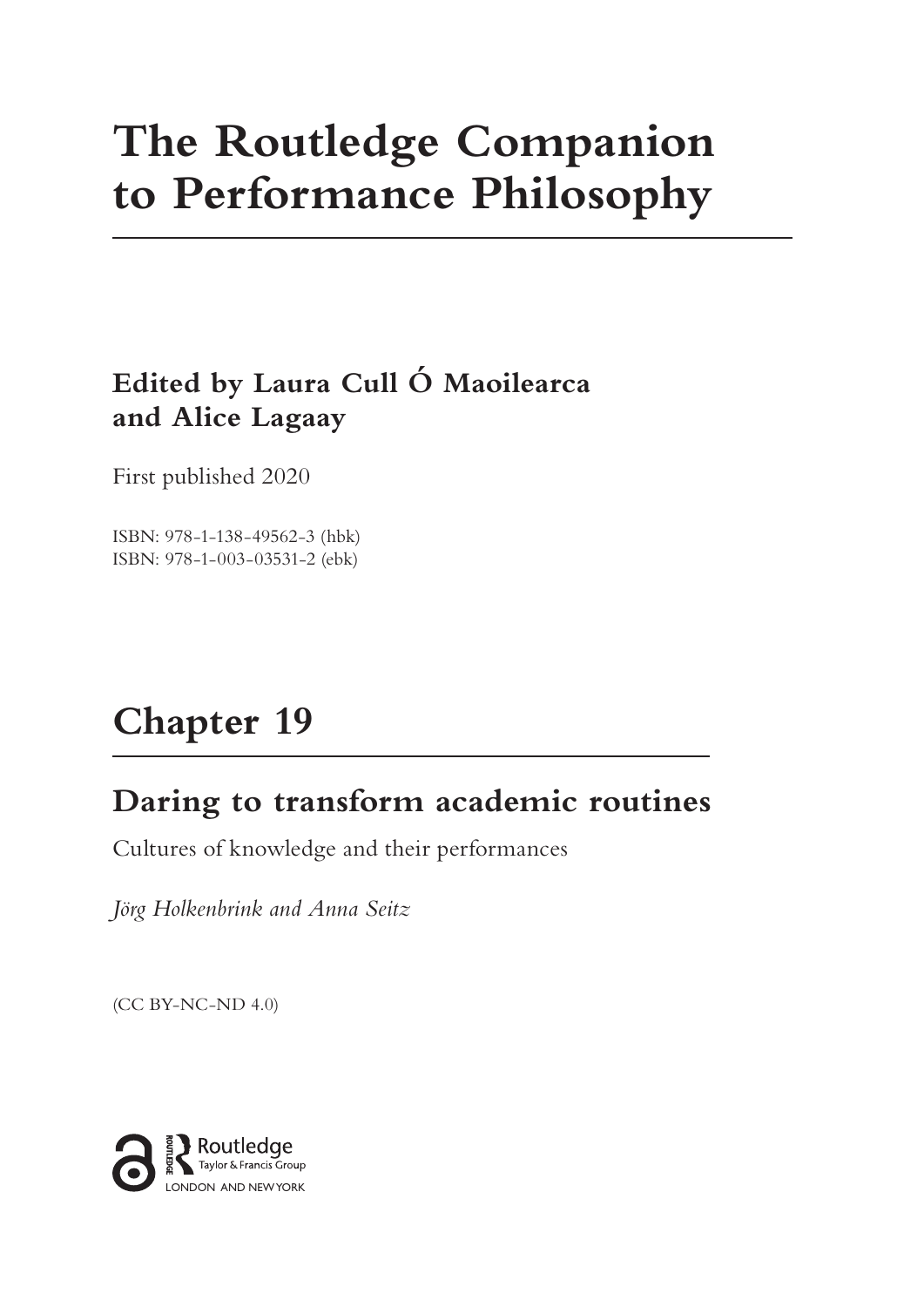## DARING TO TRANSFORM ACADEMIC ROUTINES

### Cultures of knowledge and their performances

*Jörg Holkenbrink and Anna Seitz*

Since the 1990s, the Center for Performance Studies (ZPS) at the University of Bremen has carried out projects that facilitate an artistic orientation in academic contexts. Closely affiliated with the ZPS in Bremen is the *Theater der Versammlung* (Theater of Assemblage) (TdV), one of the first research theaters in Germany. TdV brings together students, scholars from all faculties, and professional performance practitioners to work together on a range of theoretical themes and questions that arise within various academic contexts, using the methods and means of performance. This allows for an intensive collaboration with people whose expertise is in a wide range of different discourses. The performances that emerge from this interdisciplinary process have been presented and discussed throughout the German-speaking world and beyond.

The following dialogue is the result of an encounter between philosopher and theater scholar Anna Seitz, and Jörg Holkenbrink, director of the ZPS and artistic director of the TdV. In this conversation, they discuss various ways in which a dramaturgical lens can help to enhance performative methods of research, teaching, and learning at the university where standardized processes of linearization that threaten the very principles of higher education are increasingly becoming habitualized to negative effect. Key to their fresh approach is an understanding of the mutual responsibility that both actors and audience (in the case of a performance) or teachers and students (at the university) carry, and the inherent risks of failure and vulnerability at play in both contexts. Touching on various formats of knowledge production (as opposed to mere transfer), as well as on the role of certain dramaturgical principles (including attentiveness to atmosphere and setting the stage for surprise), their dialogue explores the importance of being conscious of differences when transgressing the boundaries between practical-aesthetic and theoretical dimensions of presentation and assembly.

**Holkenbrink**: In *Puer Robustus*, his philosophy of the troublemaker (*Philosophie des Störenfrieds*), Dieter Thomä lets us know: "Anyone who employs the imagination to approach experience with concepts becomes active as a threshold entity" (Thomä 2016, p. 146). In the summer of 2014, at the Center for Performance Studies of the University of Bremen, you, Anna, led a dramaturgy project on the topic of the networked generation. The project involved a number of events, including the usual formats of academic knowledge production, but it also dared to break out of the academic routine in several respects. This breaking-out began with the twenty participating students being selected such that as many different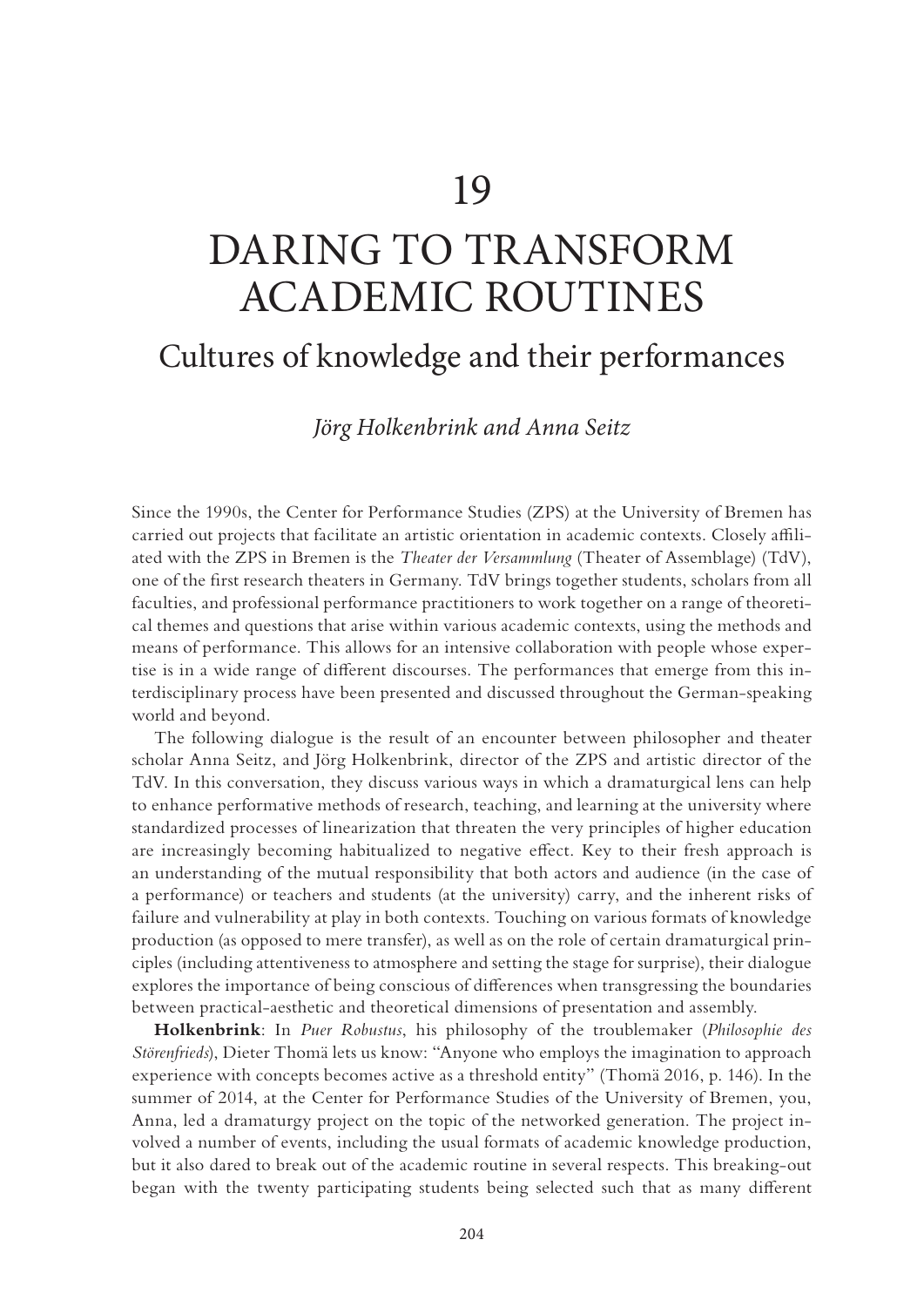areas of study as possible were represented. Students from the fields of biology, comparative and European law, digital media, English-speaking cultures, educational sciences, German studies, history, computer science, arts education, cultural studies, comparative literature, philosophy, political science, and psychology were brought together to examine the question of what it could mean for them to be called "the networked generation," each from the perspective of their own field. In that context, you set them the unusual task of choosing real or fictional prominent "network figures" from literature, film, games, or theoretical treatises to be their imaginary friends and to attend seminars with them that would enable them to find the trail of the concept or metaphor of the network. After attending the seminars, the students then joined into a continual dialogue with their imaginary friends about the content of the seminars, which they then worked out in written form. These explorations subsequently led to an unexpected shift in the direction of research. Participants in the project worked with a combination of socio-politics (which speaks of the network in the context of a potential "social death"), mythology (which speaks of the Parcae, the three Fates, the one who spins our life thread, the one who measures it, and the one who cuts it), and current technological utopias (transhumanists in particular, an influential movement in the United States, are trying to overcome the inevitability of aging with the aid of, among other things, artificial intelligence and its further networking). Within the large frame of the theme "Networked Generation," drawing on these various sources gradually led to the crystallization of a transdisciplinary question: "What does networked life have to do with death?" The insights gained and the materials worked out over the further course of the project ultimately formed the basis for the presentation of *Am seidenen Faden* (On the silk thread), a performance that the *Theater der Versammlung* (Theater of Assemblage) continues to present as a work-inprogress at *trauerraum bremen*, an alternative funeral parlor, and which is seen as a continuation of the project by other means.<sup>1</sup>

When I think about the course of the project again, it strikes me how much imagination and judgment, reason and intuition, practical-aesthetic as well as theoretical approaches and forms of representation are all interwoven. It reminds me of Homi Bhabha's concept of hybridity as a figure of thought for a hybrid form of systems that have until now been separate, of which Doris Ingrisch writes:

The difference between such hybrid approaches and additive or pluralistic ones lies in the willingness to allow touching and changing or, more precisely: to intend them. Reciprocal learning is a prerequisite and hence an attitude in which the so-called Other is regarded with appreciation.

*(Ingrisch 2013, p. 35)*

Now, Anna, as initiators of such projects, we can be seen from the academic order as trouble-makers, as malcontents, or as marginal figures. According to Dieter Thomä, this raises "the question of the direction of fit: Who adapts to whom? Does order make short work of the disturber of the peace, or does the latter cause it to change, does the trouble-makers cause an upheaval?" (Thomä 2016, p. 18). Let us assume for a moment that we are in fact disturbers of the peace in the best sense: Are there manifestations of crisis in academic education that can be understood better from the margins? And to what extent does the disturber of the peace, or trouble-maker, in his or her precarious marginal position seem "vulnerable, wounded, and wounding"? (Thomä 2016, p. 151).

**Seitz:** What does it mean, in light of the current university landscape, to be a disturber of the peace in this field? I believe there is, for the moment, no "peace" that one could disturb.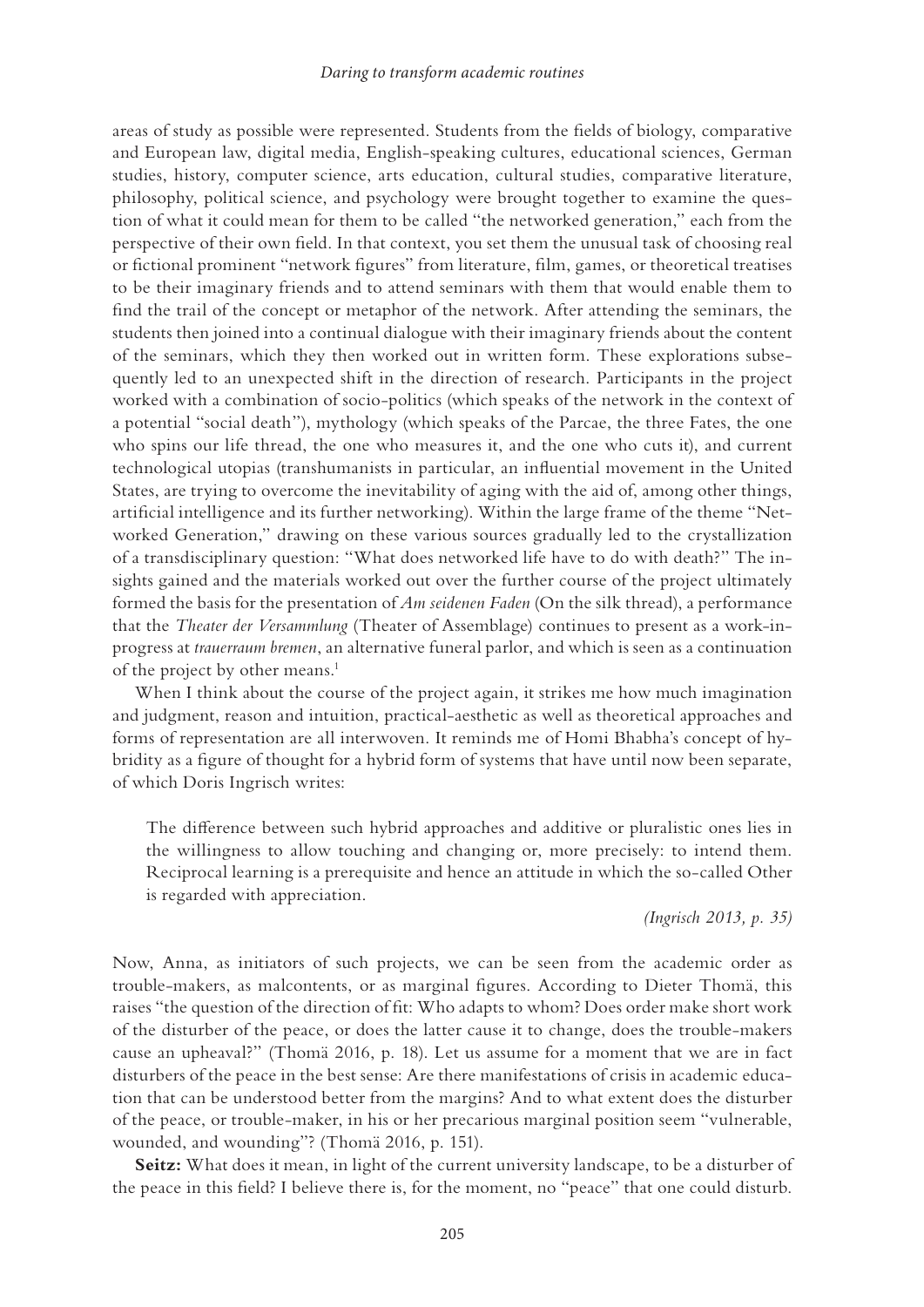What there is, is uniformity, an evening or leveling out. But leveling out is something different from peace. It does not amount to a *granting of equal rights* but rather to an *equalizing* of diversities. Giving something equal rights is an act of empowerment, but making something equal means smoothing it out, sanding down its corners and edges, and hence can be seen as a violent act of cutting, and, yes, that is something that I would certainly like to disturb. Performative strategies are ideal to this end, because they are in a position to show what is missing. Moreover, we should not forget that a culture of knowledge cannot be thought of except as performative. Knowledge that is not "performed" is mere information. To paraphrase Paul Watzlawick: one cannot *not* act performatively. After all, everything has a performance; everything is performative. What we want to call a "performative act," however, is a *consciously designed* act, a "showing doing" (Schechner 2002, p. 28). An exhibited action that *shows* itself *showing*, or *reveals* itself *revealing* (Prange 2002). Showing or revealing also means addressing someone and hence also showing interest in sharing something with the other person. Whether the context is artistic, pedagogical, academic, or other, "revealing oneself revealing" always involves a dimension of the naked, the unprotected, the vulnerable. Revealing oneself revealing is daring to interact, and as such an act of courage. It means putting trust in the judgment of others. A performative act is always an act of trust, trust in oneself and in the other. A performative act plays with the possibility of failure and with the risk of being rejected, in the hope of it working, of one being understood and connecting.

I often speak of the necessity of increasing performative methods of research, teaching, and learning at the university, because I observe with concern how processes of standardization are manifested in processes of linearization that scarcely allow deviation. Meanwhile, these processes of linearization have become manifest, in turn, in other social institutions as well, where university graduates as decisionmakers apply what they have learned: to even out through linearization. Such dynamics can sometimes have terrible consequences, for example in the area of health and social services, as shown in Ken Loach's film *I, Daniel Blake* (UK, 2016). The noble goal of standardization processes at universities is, of course, to *guarantee* the *success* of methods of research, teaching, and learning. Under that maxim, it might seem a little strange to argue for risk and failure. Why should people subject themselves to the risk of rejection and the possibility of failure in performative acts? My first answer is this: in order to be able to surprise themselves and others with an object, an event. It ought to be obvious why this makes sense. In contrast to the research, teaching, and learning methods at universities, in life, things don't necessarily evolve in a linear fashion, and it can't hurt to practice being surprised. Moreover, isn't it also the case that realization (in the sense of coming to know or understand something) involves encountering the surprising insight of a truth? And are we not then preventing the possibility of this kind of understanding when we eliminate risk and failure and hence surprise?

For example, in the project you mentioned at the beginning, it was important to me that the students talked about things that really interested them and not just about things they believe they *ought to* find interesting. Finding out what really interests you can be a difficult research task in itself and is closely linked to a certain sense of nakedness and the risk of failure. When I research what really interests me, I am also revealing myself revealing and accepting the risk of failure and especially of rejection. The students of this seminar were particularly brave, because from the beginning, I worked with the slogan "death as a method." After all, I needed a kind of code in order to convey to the students what the project was really about and that I was interested in their interests and that wasn't just the usual empty talk but that I honestly meant it. This is why before the first workshop (i.e. before we actually met in person for the first time), I gave them the task of bringing along "last words": that is, of researching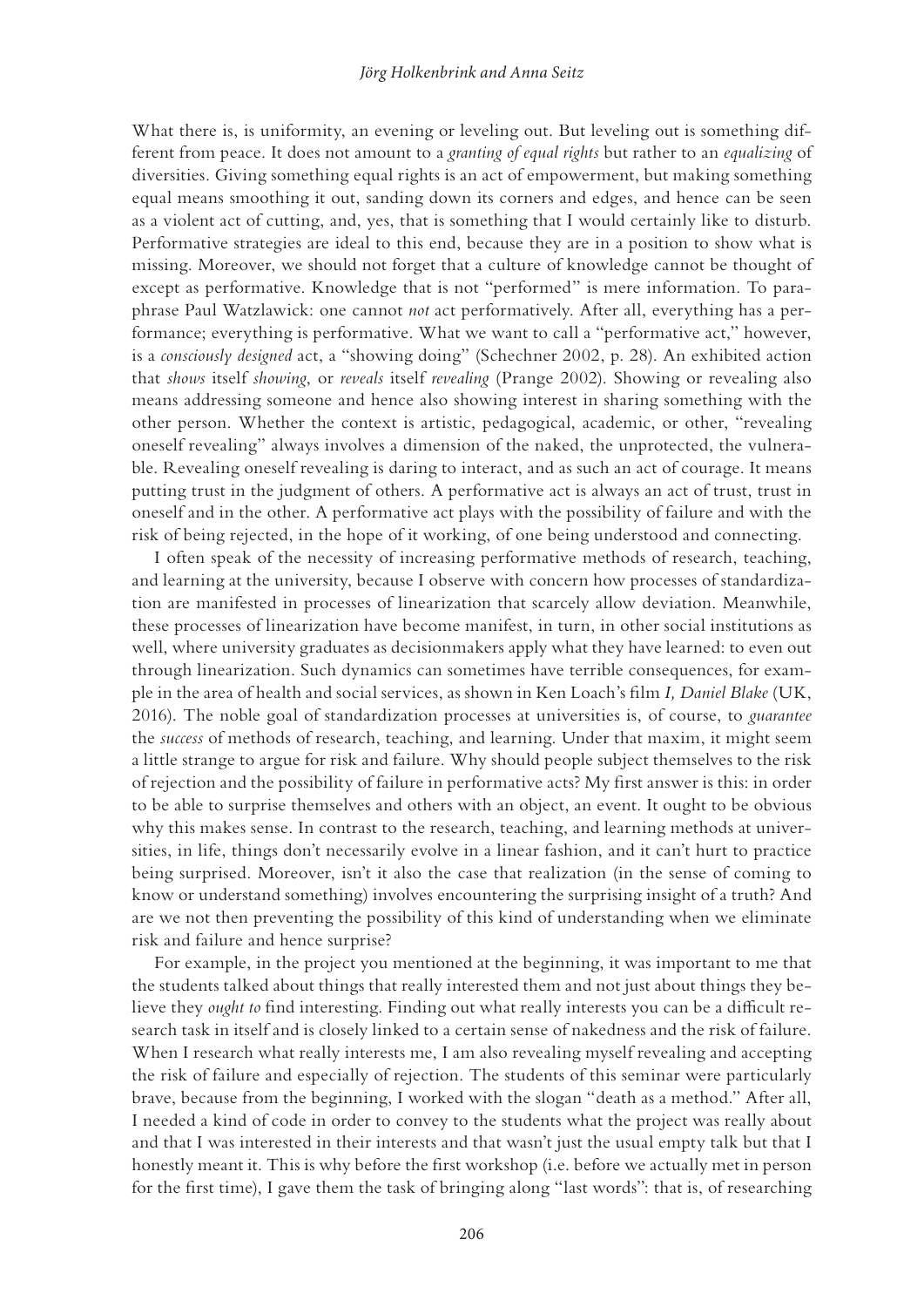(not writing) a text that they felt expressed some aspect of themselves so powerfully that they might choose it if they had the opportunity before dying to communicate something publicly to humanity or to one human being. So it was no surprise that finitude and death came up repeatedly as tropes over the course of the project. Not because we had started with last words but because—seen from the perspective of life—death has the positive quality of provoking a readjustment of standards. The limited goals we spend most of our days chasing, such as, for students, earning "credits," all these lose their meaning when faced with finitude; they recede into the background. You could say they make space, open up a perspective for the things we find truly important. The question is: Why is this disturbing?

Can you, Jörg, follow my chain of associations from "nakedness," exposure, to surprise in relation to performative acts? What, in your eyes, is the added value or necessity of the performative?

**Holkenbrink:** It goes without saying that performing artists expose themselves in the theater and thus make themselves vulnerable, because it is a fundamental aspect of their profession. It is perhaps more necessary to explain that an audience at a performance can also expose itself and thus make itself vulnerable. Research and teaching at universities and academies are always a form of performance and hence there is a risk of harm, which all of those involved feel daily, without, as a rule, grappling with the associated effects and consequences. In your chain of associations of nakedness, exposure, and surprise, you emphasize the *productivity* of exposing yourself in performative acts. But if universities and theaters are primarily established as battlegrounds, isn't it high time finally to reflect on the conditions and possibilities of disarmament negotiations that could expand the latitude for the productivity of nakedness, as you call it, or reorganize the relationship between being protected and being exposed, as I like to call for? The educational sciences use the concept of the secret curriculum. The idea is that in addition to the official curriculum, the official education, there is also a secret learning, a secret education. While the official learning has an identifiable education with a certain intention, secret learning is structurally anchored, often happening unconsciously with individuals adapting to institutional structures. I once tried to take this concept from educational research and apply it to the theater, speaking of the secret curriculum of the admission ticket. Isn't it true that by constantly buying tickets the audience secretly learns to ignore its responsibility for the quality of a performance because it has "bought" the right to unilaterally judge the acting of the performers, the direction, the stage, and the dramaturgy? If we want to regain the theater as a site of *common* understanding of questions important for life, then there is no getting around thinking about how the possibility of a multilateral "disarmament" can be presented as an invitation rather than an obligation. And this challenge can also be applied to our initial theme: being conscious of differences when transgressing the boundaries between practical-aesthetic and theoretical approaches and forms of presentation.

**Seitz:** Could you describe the presentation of such an invitation using the concrete example of the aforementioned performance *Am seidenen Faden* (On the silk thread)? Who is disarming in these performances and how?

**Holkenbrink:** The Theater of Assemblage/*Theater der Versammlung* performs at the points where science and art intersect. One aspect of the process of rehearsing and performing as a process of research involves studying atmospheres and finding differentiated approaches to them. In this particular production, when the phase of staging began, we identified two risks we definitely wanted to avoid: first, that the theme "What does (networked) life have to do with death?" be treated in a fashionable, superficial, or purely objective way and, second, that the audience not be overwhelmed emotionally or, worse still, depressed. So we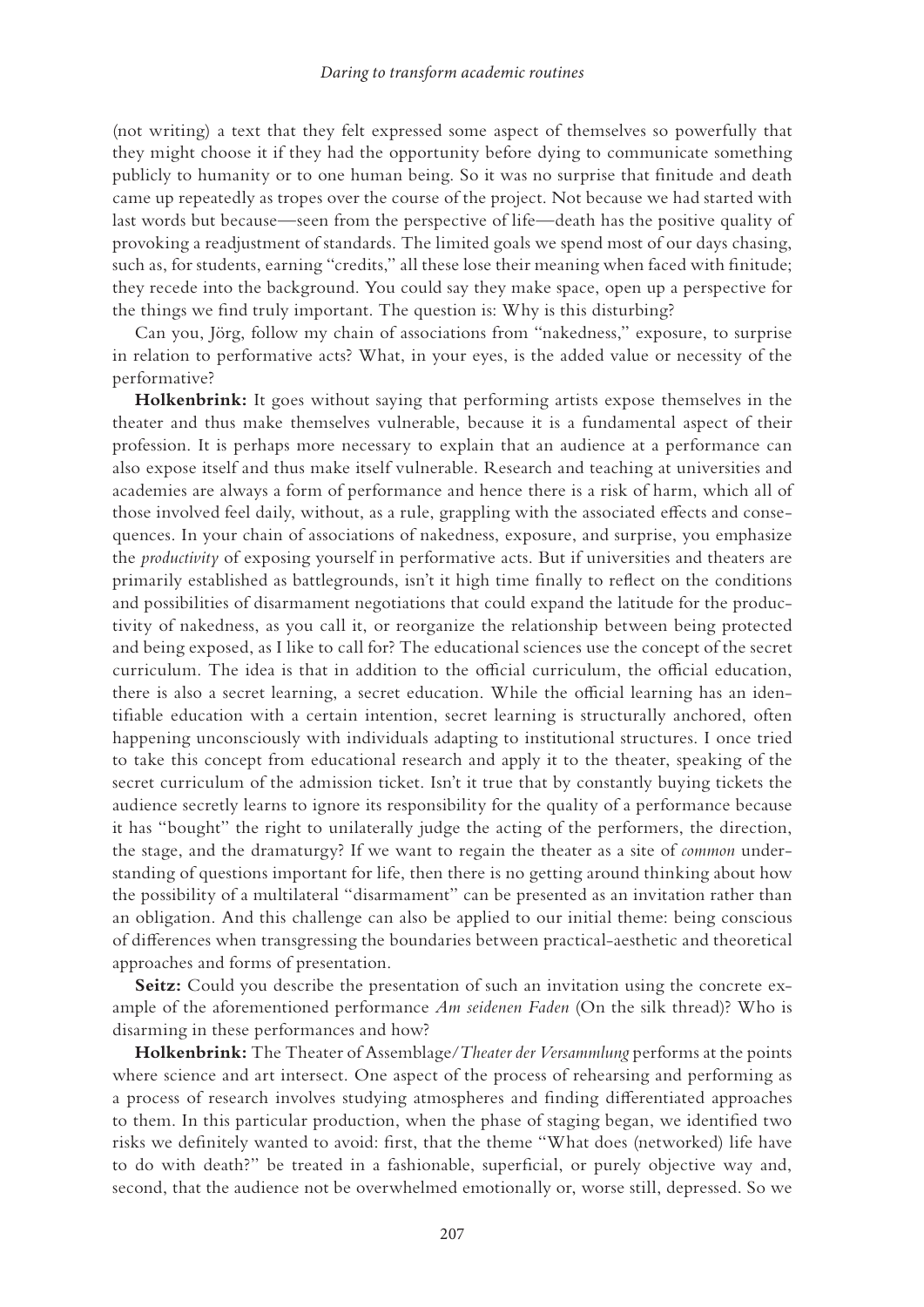#### *Jörg Holkenbrink and Anna Seitz*

set ourselves the task of creating an atmosphere that enabled all involved to question life by grappling with their own finitude and to come out of the performance feeling strengthened. The choice of a performance space played an important role in this regard. The *trauerraum bremen* funeral parlor, as a living site of calm reflection in the center of a lively neighborhood, itself radiates a warm, pleasant, and open atmosphere, in which family members and friends of a deceased person can find the space and time that make it easier to accept the reality of their death. During the phase of research and exploration, the actors worked as, among other things, assistants at funeral ceremonies at the *trauerraum*, which enabled them to experience its approach to design and atmospheres. These experiences were then used in the rehearsal process. For example, they influenced how the audience was greeted, the arrangement of the space, the structuring of time, the acting, and how the discussion after the performance was opened up in the form of a "memory stage" on which the audience members could, if they wished, allow spontaneous images from the performance to enter their mind's eye and then be conveyed to the other people present. Here, the performance does not really involve a continuous storyline or narrative. Instead, it lines up fields of association in which the audience can connect the external images of the staging with their own imagined images. Because these associations and their combinations can be arranged and perceived in very different ways, what we have found is that most viewers experience the exchange afterward as extremely enlightening. Within this basic atmosphere of openness, however, the atmospheres can also change. Serious, sad, and cheerful phases and moments alternate; though to what extent this happens, or when and how often cannot be predicted. The three Fates, who already appeared in the dramaturgy phase, control and weave together the diverse elements of the evening. As "the drunken sisters" (Thornton Wilder), they spin the thread of our lives in a contemporary way: sitting at a computer, like modern DJs. They "program chance" by interweaving or reprogramming in real time the digital codes of their Web or weaving machine—a machine that can, by means of recordings and other forms of playback, sonic interruptions, and interventions, among other things, crucially influence the flow of the performance and the study of the life patterns addressed in it. Against the backdrop of information technology and digital media in our project, the composer Joachim Heintz invented this sound machine, which during the performance enters into an interactive exchange with the performers and the audience and whose programs repeatedly lead to unpredictable changes. The staging is also a fragile collage of performatively presented poems, whose fleeting presence is put in play. The audience also controls the performance, for example, by introducing moments of silence and inaction. There is an opportunity to try out lying in a coffin. The performances are designed as a joint research process in which the oppositions of active and passive, doing and enduring are made fluid. In the field of philosophy, Gernot Böhme contrasts the idea of autonomy with that of sovereignty:

If the autonomous human being understands himself from the perspective of its selfdetermination and regards everything that threatens this self-determination and calls it into question as not part of him, then the sovereign human being is one who can allow something to befall him.

*(Böhme 2012, p. 7)*

Studying atmospheres and finding differentiated approaches to them, playing with the active and the passive, with doing and enduring, are examples of why it makes sense to link theoretical approaches and forms of depiction with practical-aesthetic ones. The artistic interventions do not illustrate a preexisting theoretical insight. Rather, they represent a kind of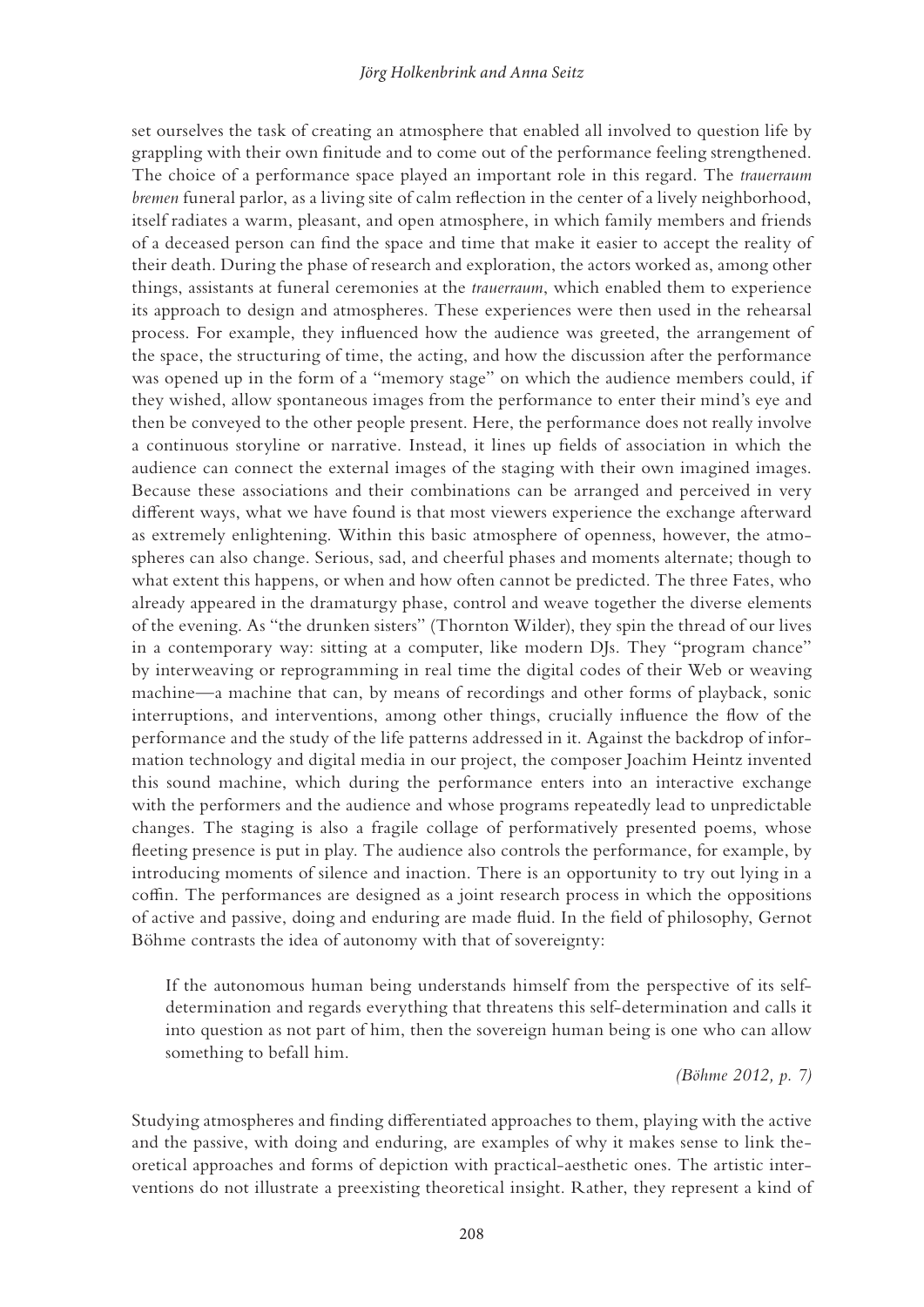interruption in the usual scholarly formats, one which opens up a creative space and makes it clear how much the emotional influences research. Lived experience and knowledge are combined in the research process. Cooperative scholarly seminars participate in the performance. And if we see to it that academic and non-academic audiences mix, and that different generations meet at the performances, then this can be understood as an invitation to "disarm" that helps bring together different cultures of knowledge into a dialogue (see also Holkenbrink & Lagaay 2016).

**Seitz:** If I have understood you correctly, Jörg, you are arguing for strategies of presentation and forms of assembly that make us conscious of a mutual influence that is always present in performances and shared responsibility for the entire process *while at the same time making it unavailable*. If we now transfer this idea back to the performances of knowledge in the academic realm, it suggests that, just like in the theater, there could be a secret curriculum here too that causes us to forget the mutual influence, the simultaneity of doing and enduring, of responsibility and unavailability and so still tempts us to speak of producers and recipients and now perhaps even of providers and customers. Just as there can be no theatrical performance without an audience, there can be no seminar, no lecture, without students, and no conference paper without listeners, who in a process of mutual influence produce something together that at the same time eludes the control of the individual. If one considers courses or conferences from this perspective, it is surely surprising that most participants by no means act as if they shared responsibility for the success of an academic event. In fact, it seems rather as if there was a knowledge provider who delivers goods whose reception can be accepted or refused by the customer. Mutual influence, in the sense of an "autopoietic feedback loop" (Fischer-Lichte, 2004), seems to have fallen out of fashion; that is, contemporary academia has lost interest in the emergent exchange of knowledge or thoughts, of discourse, including its ability to surprise and thus produce new ideas. We recognize a good theatrical performance by whether it stimulates thinking, and whether it is pugnacious; in the current academic landscape, by contrast, a good theory almost presents itself as being indisputable, not abiding contradiction, which would contrast with the dialectic ambition of the production of knowledge in some paradigms. For that reason, criticism is being welcomed less and less, and is—on the contrary—often perceived as degradation (something to which you alluded, Jörg, in your association with the battlefield and your proposal to disarm). But shouldn't performances of knowledge also be trying to stimulate thinking? Shouldn't they have the ambition to open up spaces for thinking rather than presenting definitive results of thinking? The way the academic landscape is currently presenting itself is, of course, nevertheless produced together by all participants. As I said before, one cannot *not* act performatively. The question is simply whether or to what extent this is a conscious or unconscious process. What I call the linearization of research, teaching, and learning methods often leads to "performative contradictions": that is, forms or formats that contradict their own content. Holding a multiple-choice exam on the importance of applied learning in educational processes would be one such example. Content-wise students are expected to learn that applied learning is important, but simultaneously, in a more or less subliminal curriculum, the *form* in which they are evaluated teaches them that learning by rote is still more important, because that's what earns them credits. Psychologically, they end up in a sort of double-bind situation that entails a paradoxical instruction for action (Watzlawick et al. 1967). The task of performative methods of research, teaching, and learning would then, in my view, be to sensitize people to contradictions of this kind. It would mean to encourage a "school of perception," and strive for formats with *performative evidence* that make it possible for people to experience that performances of knowledge are also incumbent on the knowledge of autopoietic feedback loops.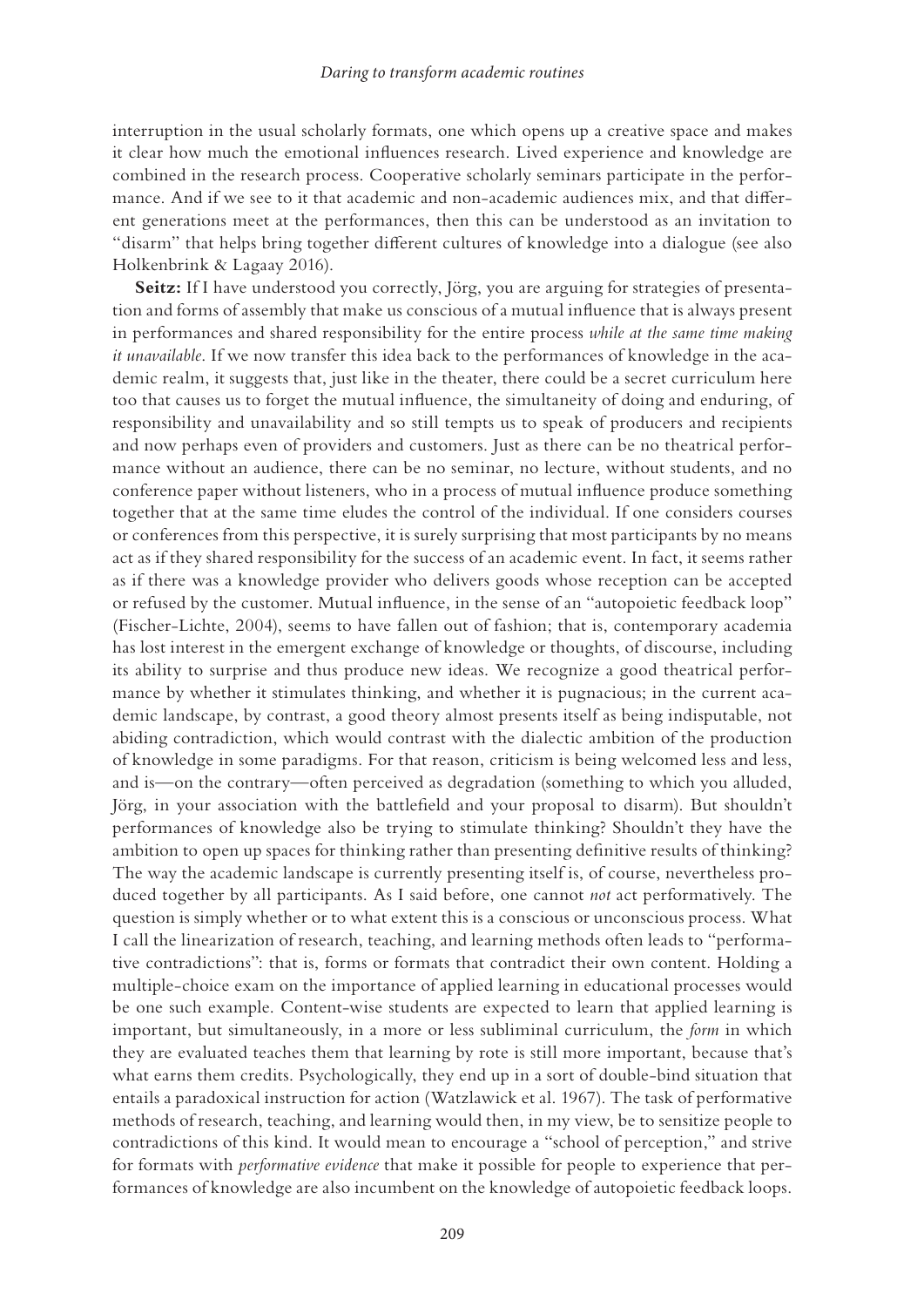We would all benefit from experiencing situations in which it makes a difference *who* has assembled for a performance of knowledge, and in which it is noticeable how those assembled are influenced by the situation as well as, conversely, have an influence on it themselves. It is a question of acknowledging the balance between what is planned and how things actually emerge. According to this view, performative methods of research, teaching, and learning would not exclude surprises but rather welcome them, which I regard as a necessary condition for cognitive processes. It would be about *making* oneself vulnerable in order to *cause* something to happen, in other words, about being sensitive and receptive to the unknown. Therein also lies the opportunity to confront different forms of knowledge, such as scientific and artistic knowledge, or cognitive and sensory knowledge. When different forms of knowledge are brought into dialogue with one another, one all but provokes the moment of emergence and contingence; a space of possibility results in which something can happen because gaps form, because the gears do not mesh seamlessly; interferences result, incalculable superpositions of wave movements that reinforce each other or cancel each other out. Therein lies opportunity and risk. It then becomes an act of responding to and approaching one another, in which different forms of knowledge reveal mutually the marginal zones of their logics; that is to say, they offer a performance of knowledge in the sense of vulnerability.

**Holkenbrink:** What consequences can be drawn from our reflections thus far on the theme of "knowledge cultures and vulnerability" for the evolution of university education, for imaginative and productive play with the "rules" for studying? With an eye to self-exposure, the education scholars Thomas Ziehe and Herbert Stubenrauch offered the following observation of everyday life at the university back in the 1980s:

The risk of being evaluated, criticized, upset, and injured by the new cultural ambitions has to be addressed, both outwardly and inwardly. It seems to us that this sort of protective mechanism lies in the widespread tendency to *withdraw* one's own actions. Those who do not expose themselves cannot be pinned down either. Those who cannot be pinned down avoid possible aggressive depreciation. […] As withdrawn and unclear as the behavior called for is, often the mortality with which the behavior of others is judged can be just that clear and aggressive. Precisely those who behave in very withdrawn and very unclear ways can thereby reveal a way of thinking and judging that constantly moves in dichotomous opposites and patterns of categorization! Those who expose themselves, those who stand out, are quickly said to be "dominant," "placing themselves in the foreground," "boasting." The group watches over itself, indeed does not allow anyone to step out of line.

#### *(Ziehe and Stubenrauch 1982, pp. 102ff.)*

The linearization of research, teaching, and learning methods that you have observed, Anna, may have increased today this hidden, aggressive protective stance which, conversely, may even be partly to blame for the linearization. By contrast, anyone who wants to encourage a "willingness to allow touching and changing" (Ingrisch) in the fields of knowledge production must, on the one hand, be prepared to look out for rifts within the institutions and, on the other hand, have the courage, inventiveness, and energy to organize the flow of streams of knowledge through these cracks. For example, in Bremen, Performances Studies can, programmatically, only be studied in combination with studies in another department. There was a conscious decision not to set up a Master's program. The structure of studies is set up in a way that students from different departments come together to work on interdisciplinary projects and bring the subject matter from their specialties into the performative work of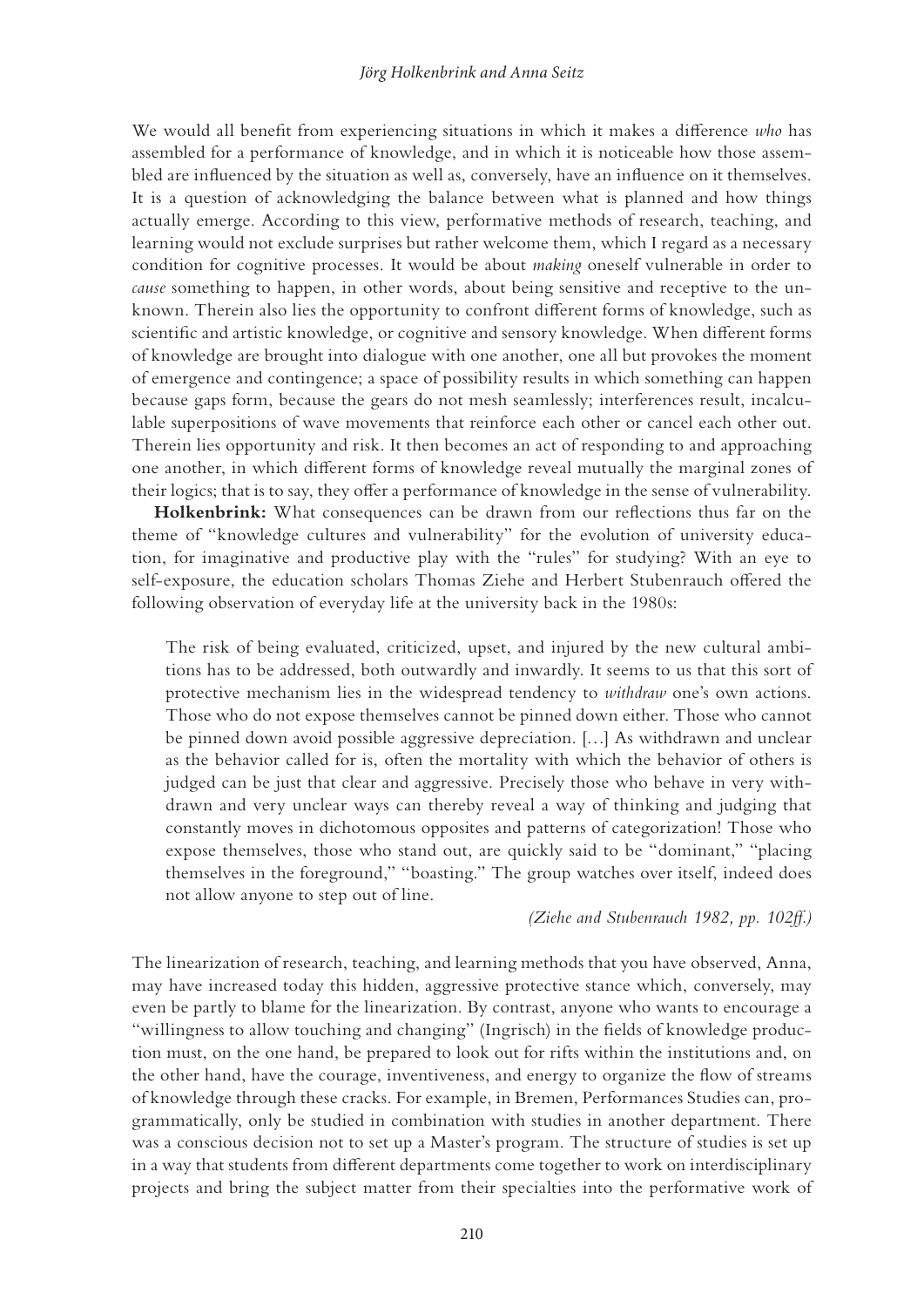the center. Conversely, the students are taught performative methods that they can learn to apply to their specialist backgrounds. They begin to productively relate practical-aesthetic and theoretical approaches to reality to one another—an ability that they can also use later in their professional practice. This professional practice can, on the one hand, lie in the artistic field, in which the integration of different forms of knowledge is becoming increasingly significant. On the other hand, it is reasonable to assume that competencies that until now have been specific to the arts will play an increasingly important role in non-artistic professional fields as well (see Goehler 2006). Another possibility is being a performer while also working in a second or third profession. The American co-founder of Performance Studies as an academic discipline, Richard Schechner, imagines a wealth of such theatrical connections in his writings on the anthropology of the theater, in which performing artists have a second or third profession:

but this does not mean that his skills as a performer are amateurish; far from it, a connection to a community may deepen all aspects of his art. The flexible treatment of time and space—the ability of one space to be transformed into many places through the skills of the performer more than through the illusionistic devices of the scenographer goes hand in hand with a transformational view of character (role doubling, role switching) and a close contact with the audience […].

*(Schechner 2003, p. 185)*

**Seitz:** In conclusion, we can say, following Julian Nida-Rümelin, that our education system should find its way back to equal recognition of different forms of knowledge (but without equalizing or leveling out their differences):

Our education system as a whole is a bit shaky cognitively, because it does not focus on the formation of personality. The individual way of life represents not just cognitive abilities—that would be an intellectualist error—but also emotive sensitivity, aesthetic approaches to the world, emphatic assumptions of ethical practices, abilities to judge, decide, and adopt emotional stances in equal measure. Accordingly, our education system needs fundamental reform.

*(Nida-Rümelin 2014, p. 64)*

His reference also applies to the connection between education and the image of human beings, so that we should ask what image of the human being, what normativity, forms the basis for our education system? And do we agree with it? It is an interesting idea in this context that anthropology traditionally viewed human beings as fundamentally distinct from animals. When viewed as distinct from animals, our rational abilities are overemphasized, leading to the shakiness that Nida-Rümelin criticizes. I believe, therefore, that it is time to develop an anthropology that views human beings as distinct from *machines*, which focuses again on our capabilities for situationally justified assumptions, for deviation, for sensitivity and hence also calls for a democratization of forms of knowledge or leads to an "unconditional university" in Derrida's sense (Derrida 2005). We could ask what is the difference between artificial intelligence and artistic intelligence? That would also mean making it clear that machines follow rules and people make exceptions, raising the question: How can we teach this ability to make distinctions (instead of teaching how to act like a machine)? How can we teach and learn something like *translinearity*, that is, situationally based subversion which represents itself in the recognition of moments, in inclusion and exclusion, in the